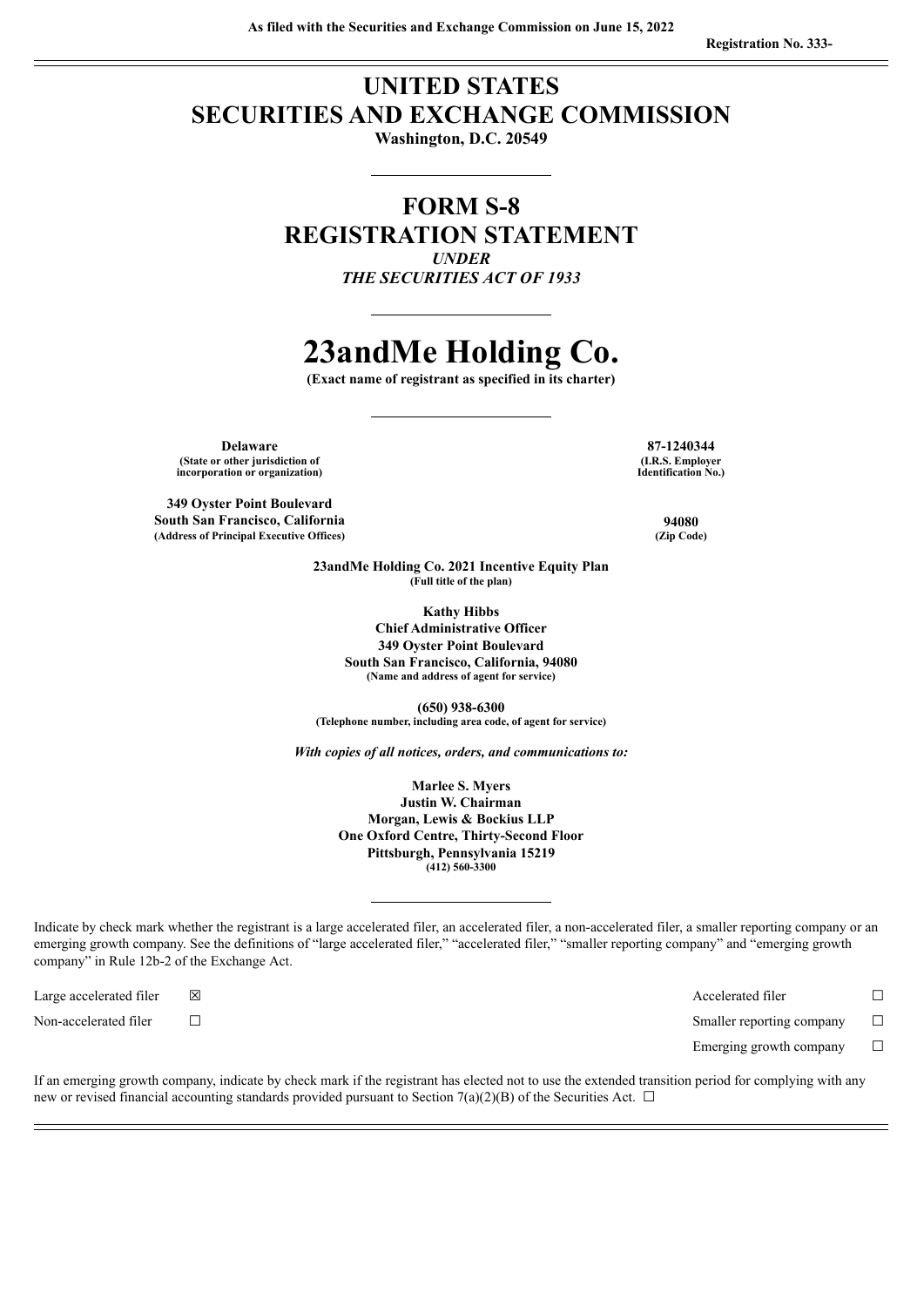#### **EXPLANATORY NOTE**

This Registration Statement on Form S-8 (the "Registration Statement"), relating to the 23andMe Holding Co. 2021 Incentive Equity Plan (the "Plan"), is being filed pursuant to General Instruction E to Form S-8, for the purpose of registering an additional 13,384,415 shares (the "Shares") of the Class A common stock, par value \$0.0001 per share (the "Class A Common Stock"), of 23andMe Holding Co., a Delaware corporation (the "Company"). The Shares are securities of the same class and relate to the same employee benefit plan for which Registration Statements on Form S-8 have previously been filed and are effective. Accordingly, this Registration Statement incorporates by reference the contents of the Registration Statements on Form S-8, File Nos. [333-258910](http://www.sec.gov/Archives/edgar/data/1804591/000119312521250581/d798103ds8.htm) and [333-260867](http://www.sec.gov/Archives/edgar/data/1804591/000119312521323020/d207712ds8.htm) filed with the Securities and Exchange Commission (the "Commission") on August 18, 2021 and November 8, 2021, respectively, by the Company, relating to the Plan, and the information required by Part II is omitted, except as supplemented by the information set forth below.

#### **PART II.**

#### **INFORMATION REQUIRED IN THE REGISTRATION STATEMENT**

#### **Item 3. Incorporation of Documents by Reference.**

The following documents filed with the Commission by the Company pursuant to the Securities Act of 1933, as amended (the "Securities Act") and the Securities Exchange Act of 1934, as amended (the "Exchange Act"), are hereby incorporated by reference in this Registration Statement:

- (a) The Company's Annual Report on Form 10-K for the fiscal year ended March 31, 2022, filed with the Commission on May 27, [2022;](http://www.sec.gov/ix?doc=/Archives/edgar/data/1804591/000095017022010852/me-20220331.htm)
- (b) The Company's Current Reports on Form 8-K, as applicable, filed with the Commission on [April](http://www.sec.gov/ix?doc=/Archives/edgar/data/1804591/000119312522104406/d311870d8k.htm) 13, 2022 and June 13, [2022;](http://www.sec.gov/ix?doc=/Archives/edgar/data/1804591/000119312522172892/d329998d8k.htm) and
- (c) The description of shares of Class A Common Stock contained in the Registration Statement on [Form](http://www.sec.gov/Archives/edgar/data/0001804591/000119312521192313/d189638d8a12b.htm) 8-A filed on June 17, 2021, pursuant to Section 12(b) of the Exchange Act, including any amendments or reports filed for the purpose of updating such description.

All other reports and other documents subsequently filed by the Company pursuant to Sections 13(a), 13(c), 14, or 15(d) of the Exchange Act prior to the filing of a post-effective amendment which indicates that all securities offered hereby have been sold or which deregisters all securities then remaining unsold (other than those furnished pursuant to Item 2.02 or Item 7.01 of Form 8-K or other information deemed to have been "furnished" rather than "filed" in accordance with the Commission's rules), shall be deemed to be incorporated by reference into this Registration Statement and to be a part of this Registration Statement from the date of the filing of such reports and documents.

For the purposes of this Registration Statement, any statement contained in a document incorporated or deemed to be incorporated by reference herein shall be deemed to be modified or superseded to the extent that a statement contained herein or in any other subsequently filed document that also is or is deemed to be incorporated by reference herein modifies or supersedes such statement. Any such statement so modified or superseded shall not be deemed, except as so modified or superseded, to constitute a part of this Registration Statement.

#### **Item 8. Exhibits.**

A list of exhibits filed herewith is contained in the Exhibit Index that immediately precedes such exhibits and is incorporated herein by reference.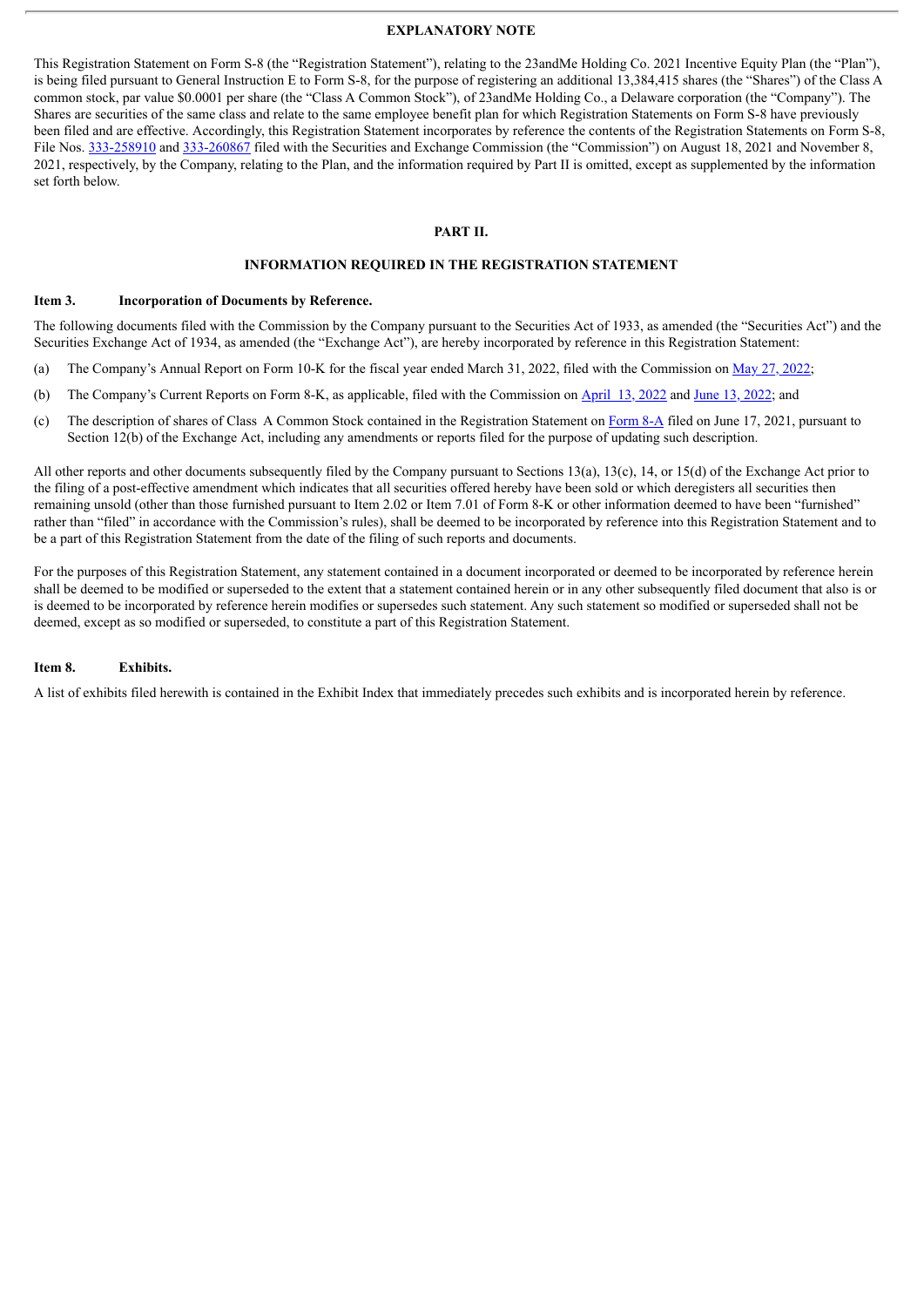### **EXHIBIT INDEX**

| Exhibit<br>No. | Document                                                                                                                                                                            |
|----------------|-------------------------------------------------------------------------------------------------------------------------------------------------------------------------------------|
| 4.1            | Certificate of Incorporation of 23 and Me Holding Co. (incorporated by reference to Exhibit 3.1 filed with the Company's Current Report on<br>Form $8-K/A$ filed on June 21, 2021). |
| 4.2            | Amended and Restated Bylaws of 23andMe Holding Co. (incorporated by reference to Exhibit 3.2 filed with the Company's Current Report<br>on Form $8-K/A$ filed on June 21, 2021).    |
| 5.1            | Opinion of Morgan, Lewis & Bockius LLP.                                                                                                                                             |
| 23.1           | Consent of KPMG LLP for 23 and Me Holding Co.                                                                                                                                       |
| 23.2           | Consent of Morgan, Lewis & Bockius LLP (included in Exhibit 5.1 hereto).                                                                                                            |
| 24.1           | Power of Attorney (included in the signature page to this Registration Statement).                                                                                                  |
| 99.1           | 23 and Me Holding Co. 2021 Incentive Equity Plan (incorporated by reference to Exhibit 10.5 filed with the Company's Current Report on<br>Form 8-K filed on June 21, 2021).         |

107 Filing Fee [Table.](#page-8-0)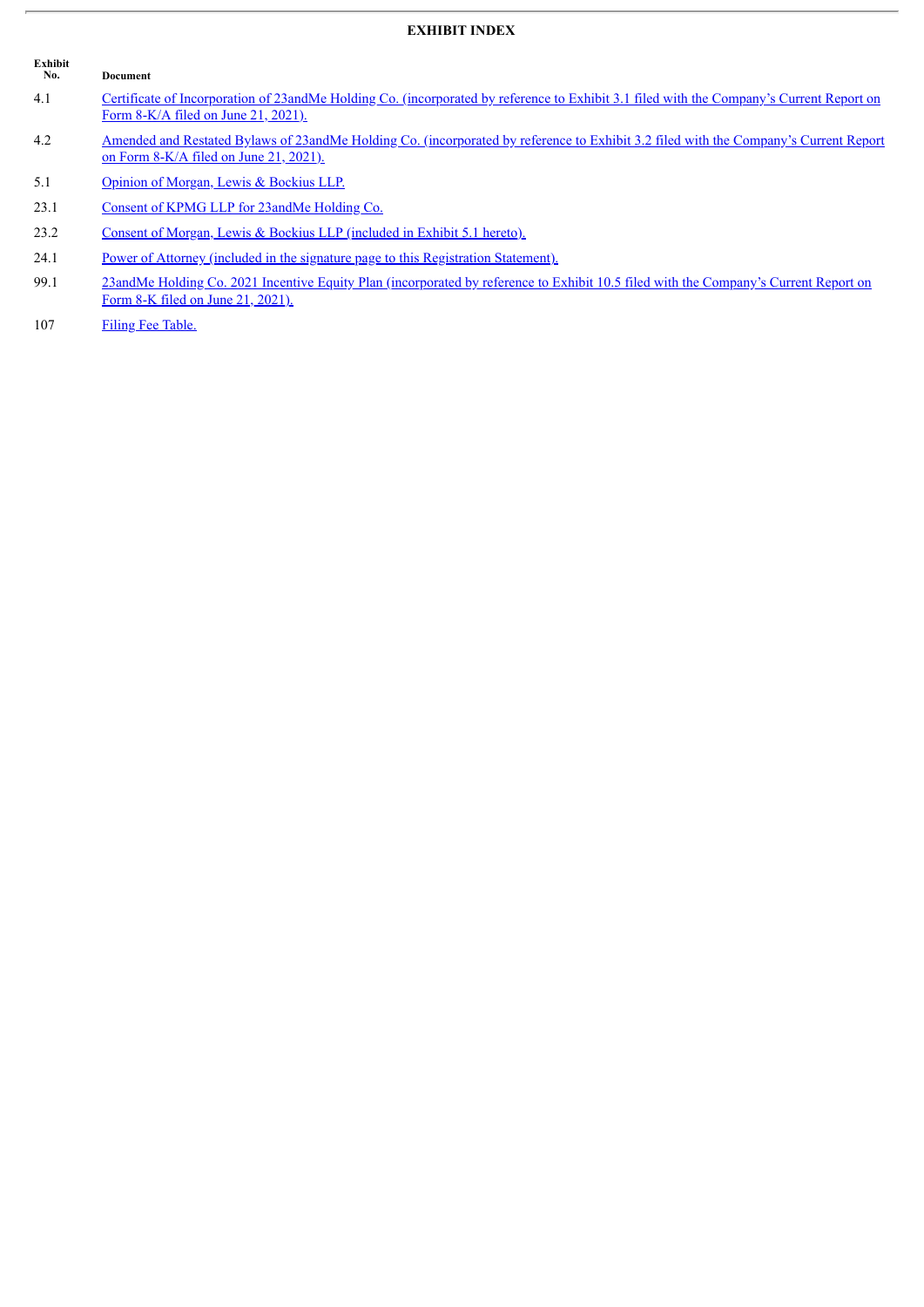#### **SIGNATURES**

Pursuant to the requirements of the Securities Act of 1933, as amended, the Company certifies that it has reasonable grounds to believe that it meets all of the requirements for filing on Form S-8 and has duly caused this Registration Statement to be signed on its behalf by the undersigned, thereunto duly authorized, in the City of South San Francisco, State of California on this 15th day of June, 2022.

#### **23ANDME HOLDING CO.**

| By: | /s/ Anne Wojcicki              |  |  |  |  |  |
|-----|--------------------------------|--|--|--|--|--|
|     | Name: Anne Wojcicki            |  |  |  |  |  |
|     | Title: Chief Executive Officer |  |  |  |  |  |

#### **POWER OF ATTORNEY**

<span id="page-3-0"></span>Each of the undersigned, whose signature appears below, hereby constitutes and appoints Anne Wojcicki and Steven Schoch, and each of them, his or her true and lawful attorney-in-fact and agent, with full power of substitution and resubstitution, for him or her and in his or her name, place and stead, in any and all capacities, to sign any or all amendments to this registration statement and to file the same with all exhibits thereto and other documents in connection therewith, with the Securities and Exchange Commission, granting unto said attorneys-in-fact and agents full power and authority to do and perform each and every act and thing necessary or appropriate to be done with respect to this registration statement or any amendments hereto in the premises, as fully to all intents and purposes as he or she might or could do in person, hereby ratifying and confirming all that said attorneys-in-fact and agents, or any of them, or his or their substitute or substitutes, may lawfully do or cause to be done by virtue thereof.

Pursuant to the requirements of the Securities Act of 1933, as amended, this Registration Statement on Form S-8 has been signed by the following persons in the capacities indicated below on June 15, 2022.

| Name                          | <b>Title</b>                                 | Date<br>June 15, 2022 |  |  |
|-------------------------------|----------------------------------------------|-----------------------|--|--|
| /s/ Anne Wojcicki             | Chief Executive Officer and Director         |                       |  |  |
| Anne Wojcicki                 | (principal executive officer)                |                       |  |  |
| /s/ Steven Schoch             | Chief Financial and Accounting Officer       | June 15, 2022         |  |  |
| Steven Schoch                 | (principal financial and accounting officer) |                       |  |  |
| /s/ Roelof Botha              | Director                                     | June 15, 2022         |  |  |
| Roelof Botha                  |                                              |                       |  |  |
| /s/ Patrick Chung             | Director                                     | June 15, 2022         |  |  |
| Patrick Chung                 |                                              |                       |  |  |
| /s/ Sandra R. Hernández, M.D. | Director                                     | June 15, 2022         |  |  |
| Sandra R. Hernández, M.D.     |                                              |                       |  |  |
| /s/ Evan Lovell               | Director                                     | June 15, 2022         |  |  |
| Evan Lovell                   |                                              |                       |  |  |
| /s/ Neal Mohan                | Director                                     | June 15, 2022         |  |  |
| Neal Mohan                    |                                              |                       |  |  |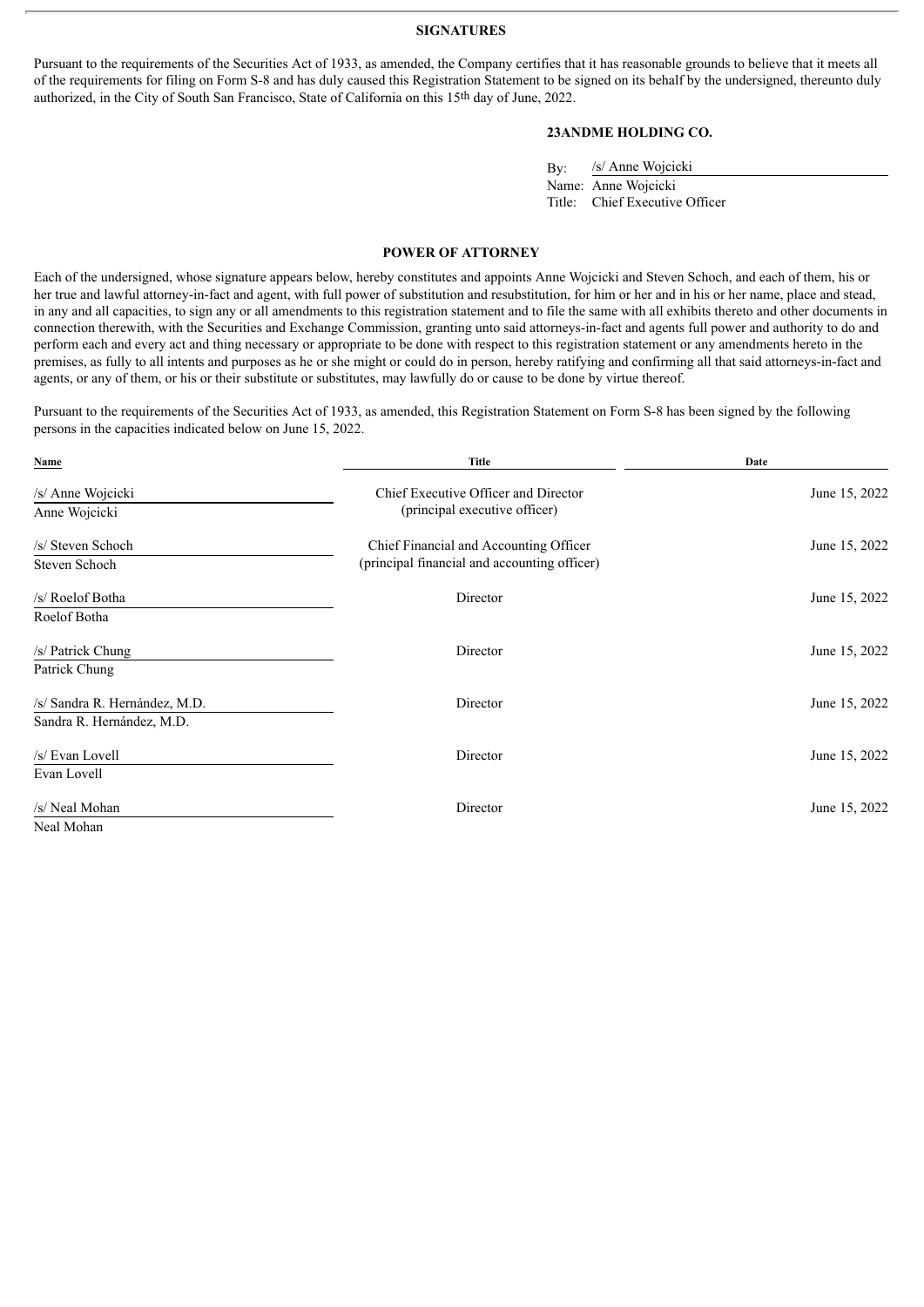| /s/ Valerie Montgomery Rice, M.D.<br>Valerie Montgomery Rice, M.D. | Director | June 15, 2022 |  |  |
|--------------------------------------------------------------------|----------|---------------|--|--|
| /s/ Richard Scheller, Ph.D.<br>Richard Scheller, Ph.D.             | Director | June 15, 2022 |  |  |
| /s/ Peter Taylor<br>Peter Taylor                                   | Director | June 15, 2022 |  |  |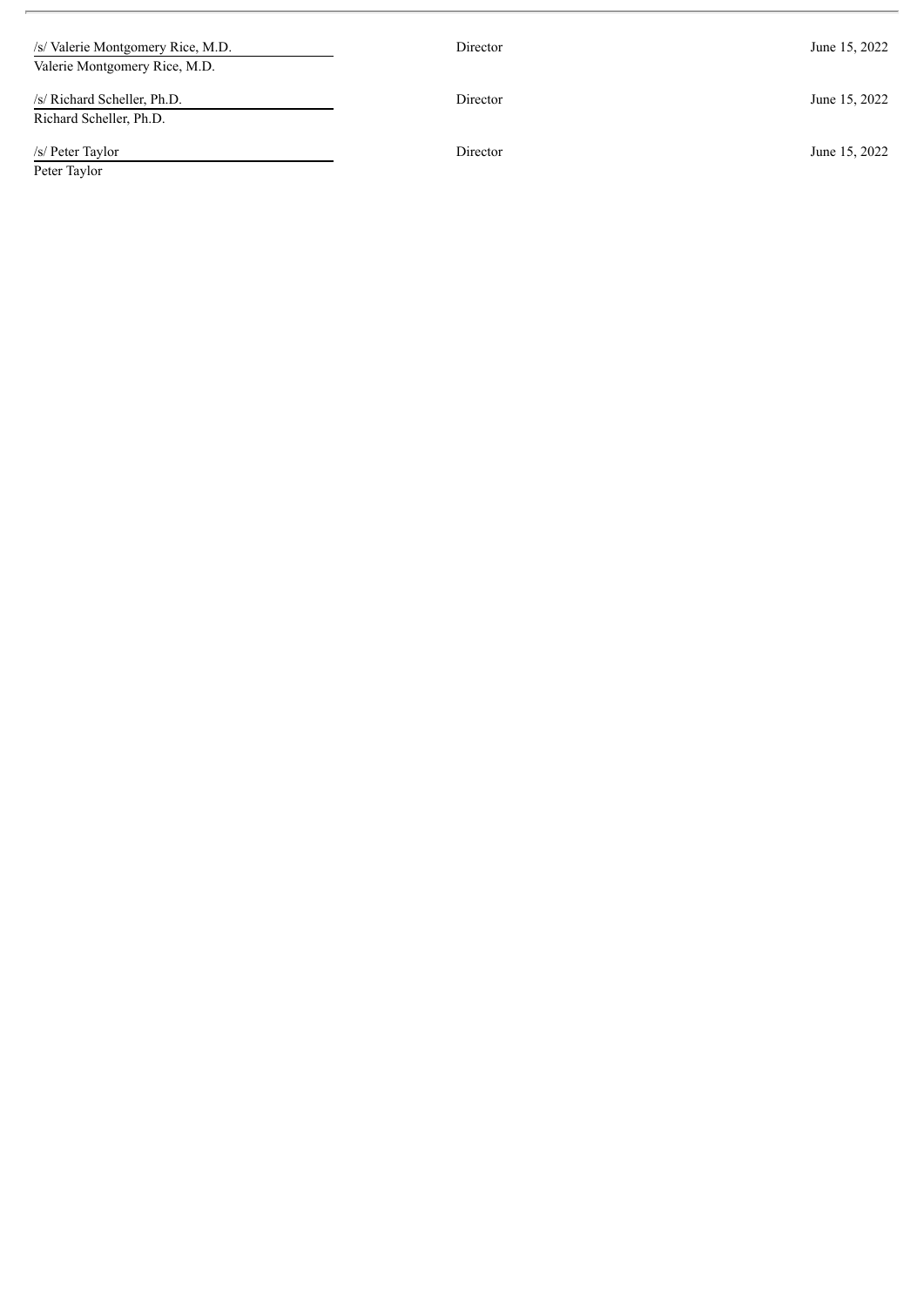# <span id="page-5-0"></span>**Morgan Lewis**

June 15, 2022

23andMe Holding Co. 349 Oyster Point Boulevard, South San Francisco, California 94080

#### Re: 23andMe Holding Co. Registration Statement on Form S-8

Ladies and Gentlemen:

We have acted as counsel to 23andMe Holding Co., a Delaware corporation (the "Company"), in connection with the filing of a Registration Statement on Form S-8 (the "Registration Statement") under the Securities Act of 1933, as amended (the "Act") with the Securities and Exchange Commission (the "Commission") on the date hereof. The Registration Statement relates to the offer and sale of 13,384,415 shares (the "Shares") of Class A common stock, par value \$0.0001 per share, of the Company, which may be issued under the Company's 2021 Incentive Equity Plan (the "Incentive Equity Plan").

In connection with this opinion letter, we have examined the Registration Statement and originals, or copies certified or otherwise identified to our satisfaction, of (i) the Certificate of Incorporation of the Company, (ii) the Amended and Restated Bylaws of the Company, as amended to date, (iii) certain resolutions of the Company's Board of Directors relating to the Registration Statement, (iv) the Incentive Equity Plan, and (v) such other documents, records, and other instruments as we have deemed appropriate for purposes of the opinions set forth herein.

We have assumed the genuineness of all signatures, the legal capacity of all natural persons, the authenticity of the documents submitted to us as originals, the conformity with the originals of all documents submitted to us as certified, facsimile, or photostatic copies, and the authenticity of the originals of all documents submitted to us as copies. With respect to matters of fact relevant to our opinion as set forth below, we have relied upon certificates of officers of the Company, representations made by the Company in documents examined by us, and representations of officers of the Company.

Based upon the foregoing and subject to the qualifications and assumptions stated herein, we are of the opinion that the Shares have been duly authorized by the Company and, when issued by the Company and delivered to participants in accordance with the provisions of the Incentive Equity Plan will be validly issued, fully paid, and non-assessable.

#### **Morgan, Lewis & Bockius LLP**

One Oxford Centre Thirty-Second Floor Pittsburgh, PA 15219-6401  $\bullet$  +1.412.560.3300 United States  $\bullet$  +1.412.560.7001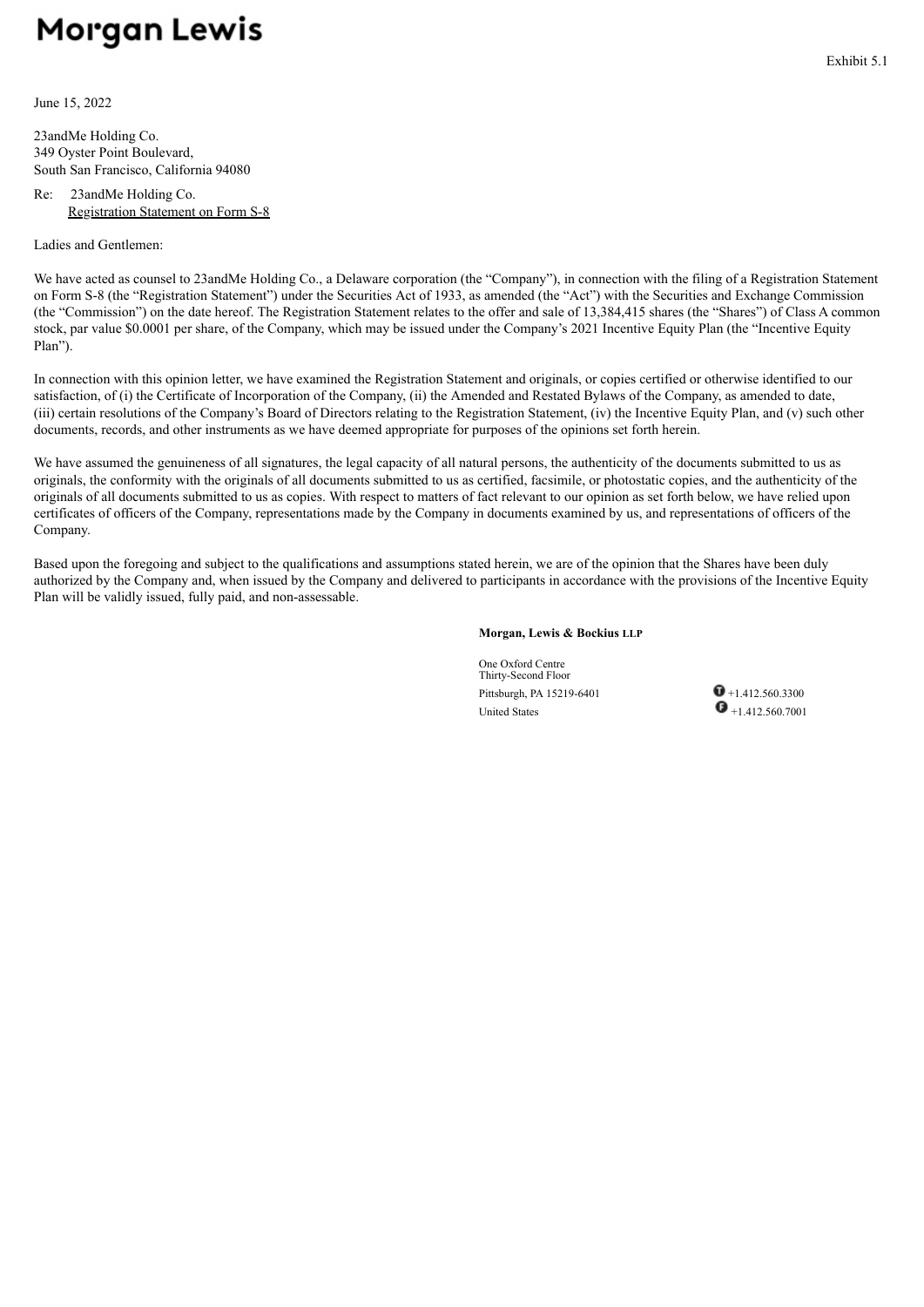23andMe Holding Co. June 15, 2022 Page 2

The opinions expressed herein are limited to the Federal laws of the United States and the Delaware General Corporation Law, and we express no opinion as to laws of any other jurisdiction.

We hereby consent to the use of this opinion as Exhibit 5.1 to the Registration Statement. In giving such consent, we do not hereby admit that we are acting within the category of persons whose consent is required under Section 7 of the Act or the rules or regulations of the Commission thereunder.

Very truly yours,

/s/ Morgan, Lewis & Bockius LLP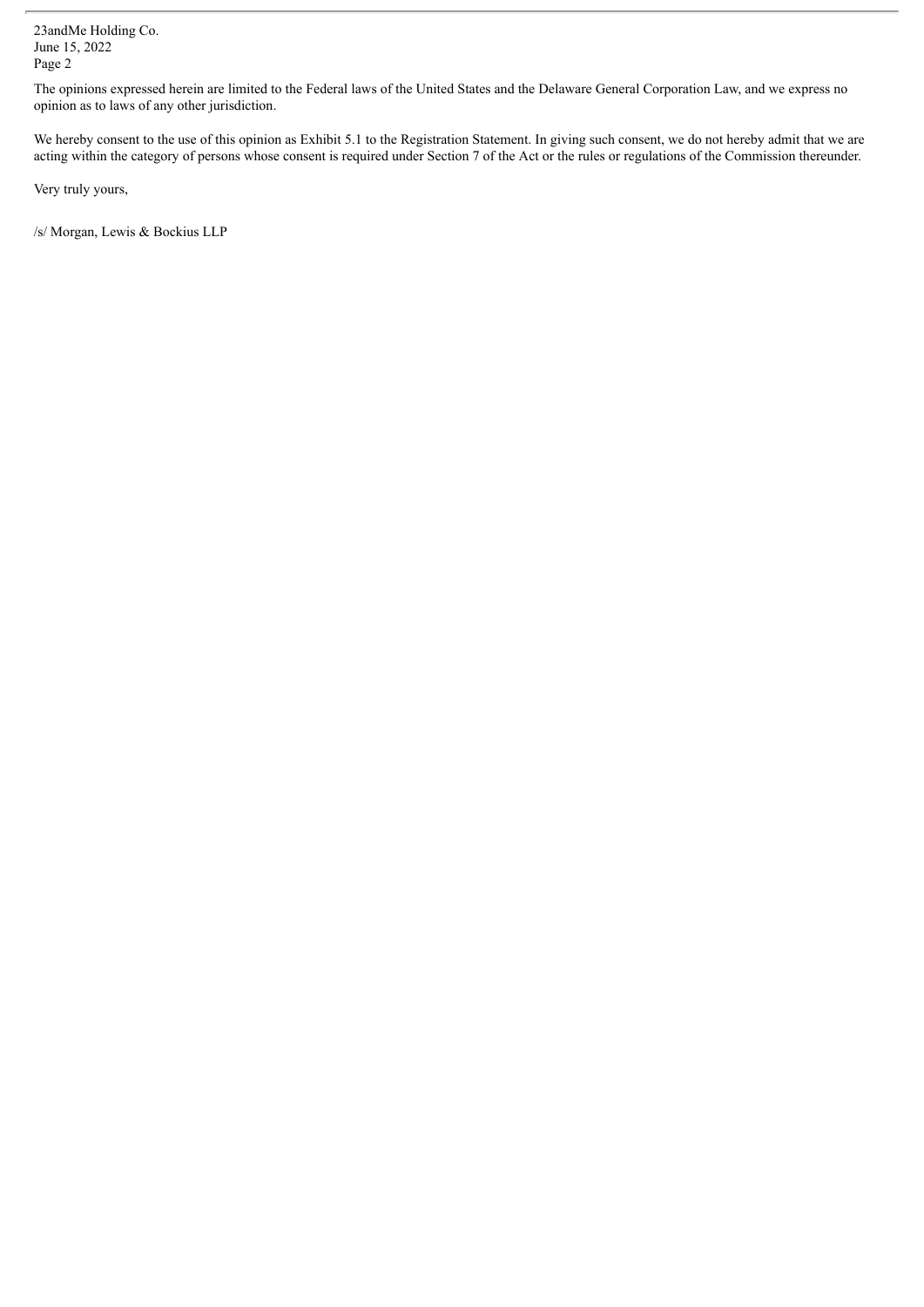#### **Consent of Independent Registered Public Accounting Firm**

<span id="page-7-0"></span>We consent to the use of our report dated May 27, 2022, with respect to the consolidated financial statements of 23andMe Holding Co. and subsidiaries, incorporated herein by reference.

/s/ KPMG LLP

Santa Clara, California June 15, 2022